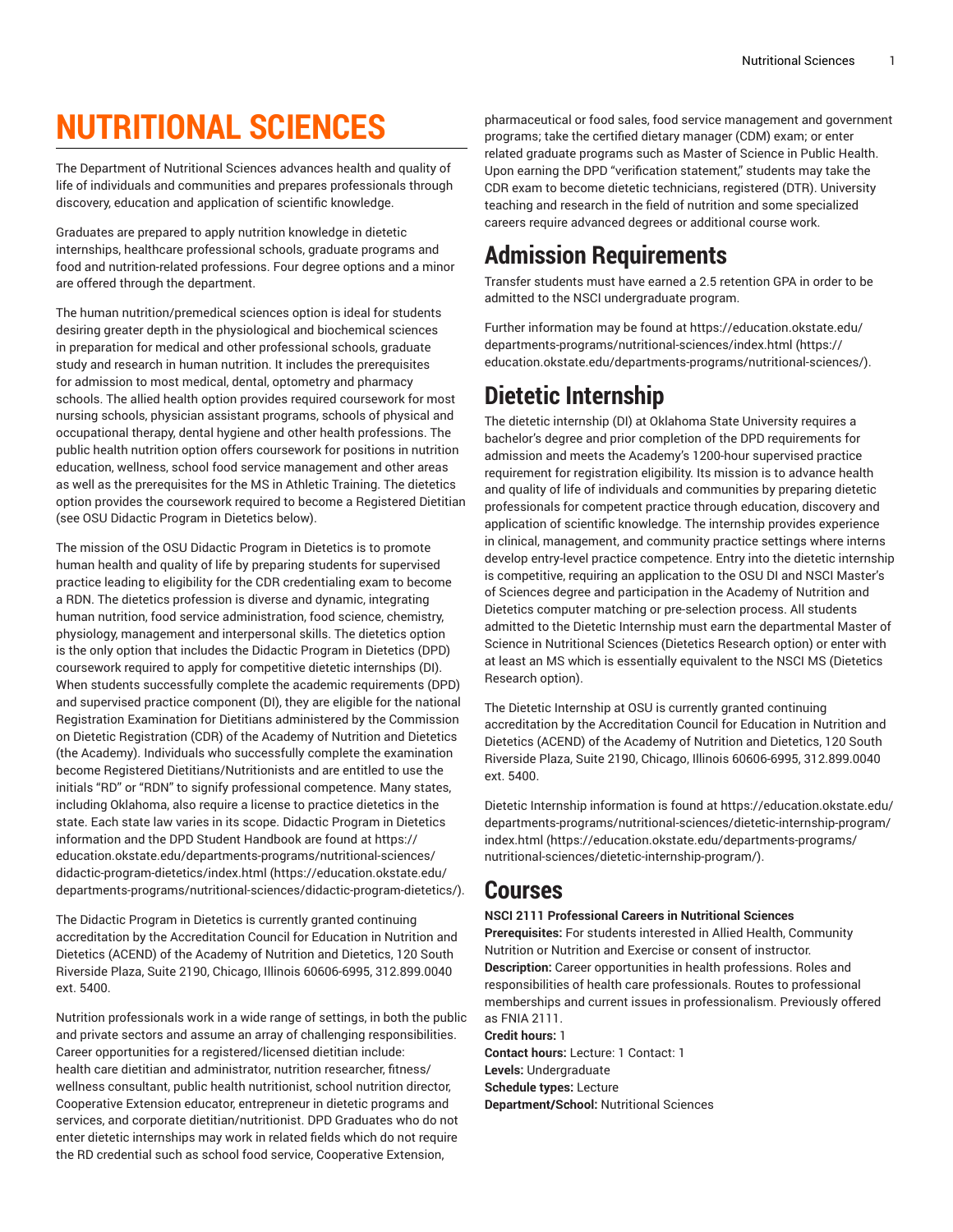#### **NSCI 2112 Foods of the African Diaspora: Chronology, Evolution and Impact**

**Description:** An exploration of the evolution of African American foodways and their physical health impacts within the historical contexts of slavery, emancipation, cultural development, religion, and traditional health beliefs.

**Credit hours:** 2

**Contact hours:** Lecture: 2 Contact: 2 **Levels:** Undergraduate **Schedule types:** Lecture **Department/School:** Nutritional Sciences

#### **NSCI 2114 Principles of Human Nutrition (N)**

**Description:** Functions of the nutrients in human life processes. Nutrient relationship to health as a basis for food choices. Open to all University students. Previously offered as NSCI 2123 and FNIA 1113.

**Credit hours:** 4

**Contact hours:** Lecture: 3 Contact: 4 Other: 1

**Levels:** Undergraduate

**Schedule types:** Discussion, Combined lecture & discussion, Lecture **Department/School:** Nutritional Sciences

**General Education and other Course Attributes:** Natural Sciences

#### **NSCI 2211 Professional Careers in Dietetics**

**Prerequisites:** NSCI students or consent of instructor.

**Description:** Career opportunities in Dietetics. Roles and responsibilities of Dietitians. Routes to professional memberships and current issues in professionalism.

**Credit hours:** 1 **Contact hours:** Lecture: 1 Contact: 1

**Levels:** Undergraduate

**Schedule types:** Lecture

**Department/School:** Nutritional Sciences

#### **NSCI 2311 Introduction to Public Health Nutrition**

**Description:** Overview of Public Health Nutrition with an emphasis on how biological, social, economic, and political factors affect nutrition and health status of populations.

**Credit hours:** 1 **Contact hours:** Lecture: 1 Contact: 1 **Levels:** Undergraduate **Schedule types:** Lecture **Department/School:** Nutritional Sciences

#### **NSCI 2412 Introduction to Nutrition & Food Literacy**

**Prerequisites:** NSCI 2114 or consent of instructor. **Description:** Application of nutrition education principles and public health approaches for planning, purchasing, preparing and preserving healthy affordable foods to improve health outcomes. **Credit hours:** 2 **Contact hours:** Lecture: 1 Lab: 3 Contact: 4 **Levels:** Undergraduate **Schedule types:** Lab, Lecture, Combined lecture and lab

**Department/School:** Nutritional Sciences

#### **NSCI 2850 Special Topics in Nutritional Sciences**

**Description:** Study of specific consumer education issues or topics in nutritional sciences. Offered for variable credit, 1-3 credit hours, maximum of 4 credit hours.

**Credit hours:** 1-3 **Contact hours:** Contact: 1-3 Other: 1-3 **Levels:** Undergraduate **Schedule types:** Independent Study **Department/School:** Nutritional Sciences

#### **NSCI 3011 Nutrition and Evidence-based Practice I**

**Prerequisites:** NSCI 2114 and STAT 2013 or STAT 2023.

**Description:** Understanding basic research designs and methodologies, ethics in research, and the use of research in the development of evidence-based recommendations for healthy individuals, applying statistics, and interpreting data in nutrition research. **Credit hours:** 1

**Contact hours:** Lecture: 1 Contact: 1 **Levels:** Undergraduate **Schedule types:** Lecture **Department/School:** Nutritional Sciences

#### **NSCI 3021 Nutrition and Evidence-based Practice II**

**Prerequisites:** NSCI 3011 and BIOL 3204.

**Description:** Understanding research focused on pathophysiology of chronic disease and the role of nutrition in the prevention and treatment of these diseases. Course builds on an understanding of physiology and of nutrition research from BIOL 3204 and NSCI 3011. Ethics in research. **Credit hours:** 1

**Contact hours:** Lecture: 1 Contact: 1 **Levels:** Undergraduate **Schedule types:** Lecture **Department/School:** Nutritional Sciences

#### **NSCI 3133 Science of Food Preparation**

**Prerequisites:** HTM 1113 or NSCI 3993 and NSCI 2114, and CHEM 3013. **Description:** Scientific principles underlying functions of food ingredients, recipe/menu modification, diet management for disease states and food safety.

#### **Credit hours:** 3

**Contact hours:** Lecture: 2 Lab: 3 Contact: 5 **Levels:** Undergraduate **Schedule types:** Lab, Lecture, Combined lecture and lab **Department/School:** Nutritional Sciences

#### **NSCI 3223 Nutrition Across the Life Span**

**Prerequisites:** NSCI 2114 or equivalent.

**Description:** Nutritional needs and dietary concerns of individuals from conception through old age. Previously offered as NSCI 4223 and FNIA  $1223$ 

**Credit hours:** 3 **Contact hours:** Lecture: 3 Contact: 3 **Levels:** Undergraduate **Schedule types:** Lecture **Department/School:** Nutritional Sciences

#### **NSCI 3312 Nutrition Care Process**

**Prerequisites:** NSCI 2114 and NSCI 3223 and BIOL 3204, Option in DIET or consent of instructor.

**Description:** Familiarity and application of the Nutrition Care Process a systematic approach to providing quality nutrition care. The student will also be introduced to and be able to apply medical terminology in the Nutrition Care process.

**Credit hours:** 2

**Contact hours:** Lecture: 2 Contact: 2 **Levels:** Undergraduate **Schedule types:** Lecture **Department/School:** Nutritional Sciences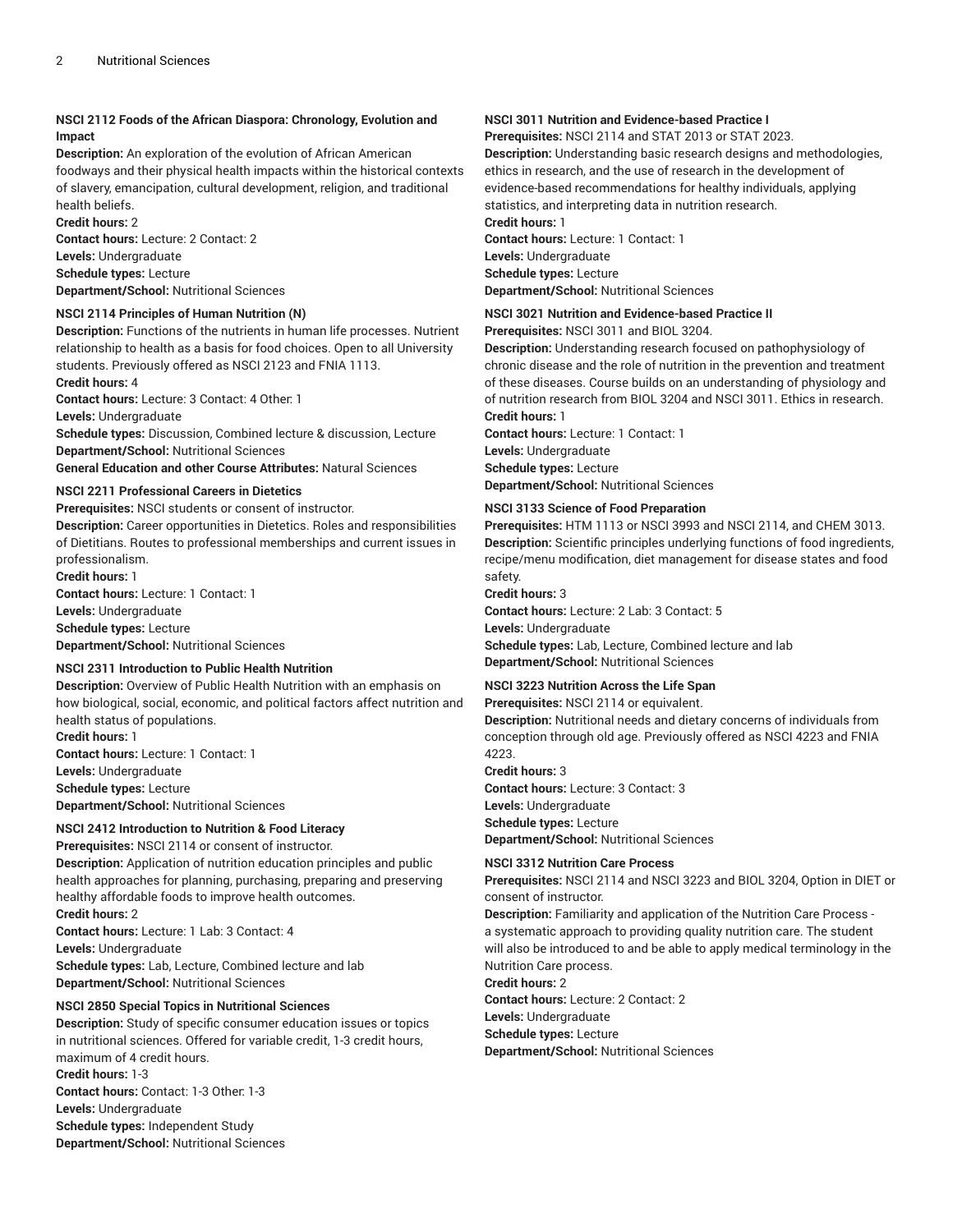#### **NSCI 3440 Nutritional Sciences Pre-Professional Experience**

**Prerequisites:** HS 1112 or HS 3112 (or concurrent).

**Description:** Student-arranged, instructor-approved, job shadowing, work or volunteer experience in professional settings related to the Nutritional Sciences option. Forty hours of experience required per credit hour. Offered for variable credit, 1-3 credit hours, maximum of 3 credit hours. **Credit hours:** 1-3

**Contact hours:** Contact: 1-3 Other: 1-3 **Levels:** Undergraduate **Schedule types:** Independent Study **Department/School:** Nutritional Sciences

#### **NSCI 3543 Food and the Human Environment (IS)**

**Description:** Impact of the various factors that affect food availability, production, processing, distribution and consumption of food in the world. International cultures and foods. Challenges of and solutions to the world food crisis. Previously offered as FNIA 3543.

**Credit hours:** 3

**Contact hours:** Lecture: 3 Contact: 3

**Levels:** Undergraduate

**Schedule types:** Lecture

**Department/School:** Nutritional Sciences

**General Education and other Course Attributes:** International Dimension, Social & Behavioral Sciences

#### **NSCI 3733 Environmental Nutrition**

**Prerequisites:** NSCI 2114.

**Description:** Evidence-based examination of agricultural production, food systems, and sustainability on food, nutritional quality, and societal health, from harvest to health.

**Credit hours:** 3

**Contact hours:** Lecture: 3 Contact: 3

**Levels:** Undergraduate **Schedule types:** Lecture

**Department/School:** Nutritional Sciences

#### **NSCI 3813 Nutrition Assessment and Counseling Skills**

**Prerequisites:** NSCI 2114 and NSCI 3223 and HDFS 2113 and PSYC 1113; or consent of instructor.

**Description:** Theory and practice of counseling and interviewing skills as applied to nutrition counseling. Collection and interpretation of anthropometric, biochemical and dietary data necessary to determine nutritional status. Previously offered as NSCI 3812.

**Credit hours:** 3

**Contact hours:** Lecture: 2 Lab: 2 Contact: 4 **Levels:** Undergraduate **Schedule types:** Lab, Lecture, Combined lecture and lab **Department/School:** Nutritional Sciences

#### **NSCI 3993 Culinary Principles in Nutrition**

**Prerequisites:** Option in Dietetics or consent of instructor. **Description:** Familiarity and application of techniques and theories of food preparation including use and selection of equipment, sanitation and quality controls.

#### **Credit hours:** 3

**Contact hours:** Lecture: 2 Lab: 3 Contact: 5 **Levels:** Undergraduate **Schedule types:** Lab, Lecture, Combined lecture and lab **Department/School:** Nutritional Sciences

#### **NSCI 4021 Nutrition and Evidence-based Practice III Prerequisites:** NSCI 3011 and NSCI 3021.

**Description:** In-depth study of major controversial issues in the field of nutrition. Course builds on understanding of nutrition research from NSCI 3011 and 3021. Review and analysis of current research. Ethics in research.

**Credit hours:** 1 **Contact hours:** Lecture: 1 Contact: 1 **Levels:** Undergraduate **Schedule types:** Lecture **Department/School:** Nutritional Sciences

#### **NSCI 4023 Nutrition in the Pathophysiology of Chronic Disease**

**Prerequisites:** NSCI 2114, NSCI 3011, NSCI 3223 and BIOL 3204. **Description:** Analysis of the role of dietary bioactive components in health maintenance and chronic disease prevention. Communication of evidence-based nutrition information to the public.

**Credit hours:** 3 **Contact hours:** Lecture: 3 Contact: 3

**Levels:** Undergraduate **Schedule types:** Lecture

**Department/School:** Nutritional Sciences

### **NSCI 4111 Professional Preparation for Careers in Dietetics**

**Prerequisites:** NSCI 4854 or concurrent, or consent of instructor. **Description:** Preparation of supervised practice applications and supporting documents. Options for professional credentials, graduate school, and careers. Professional issues in dietetics. **Credit hours:** 1

**Contact hours:** Lecture: 1 Contact: 1 **Levels:** Undergraduate **Schedule types:** Lecture **Department/School:** Nutritional Sciences

#### **NSCI 4123 Human Nutrition and Metabolism I**

**Prerequisites:** NSCI 2114 and CHEM 3013 or CHEM 3053 and BIOL 3204 or consent of instructor.

**Description:** Examine the chemical characteristics and functions of macronutrients; digestion, absorption, transport and metabolism of macronutrients; control of intermediary metabolism and metabolic pathways. No credit for students with degree credit in NSCI 5303. **Credit hours:** 3

**Contact hours:** Lecture: 3 Contact: 3 **Levels:** Undergraduate **Schedule types:** Lecture **Department/School:** Nutritional Sciences

#### **NSCI 4133 Nutrition for Exercise and Sport**

**Prerequisites:** NSCI 2114.

**Description:** Application of principles of nutrient metabolism as they relate to physical activity, sport and health. Strongly recommend a background including NSCI 4123 and BIOC 3653.

**Credit hours:** 3

**Contact hours:** Lecture: 3 Contact: 3

**Levels:** Undergraduate

**Schedule types:** Lecture

**Department/School:** Nutritional Sciences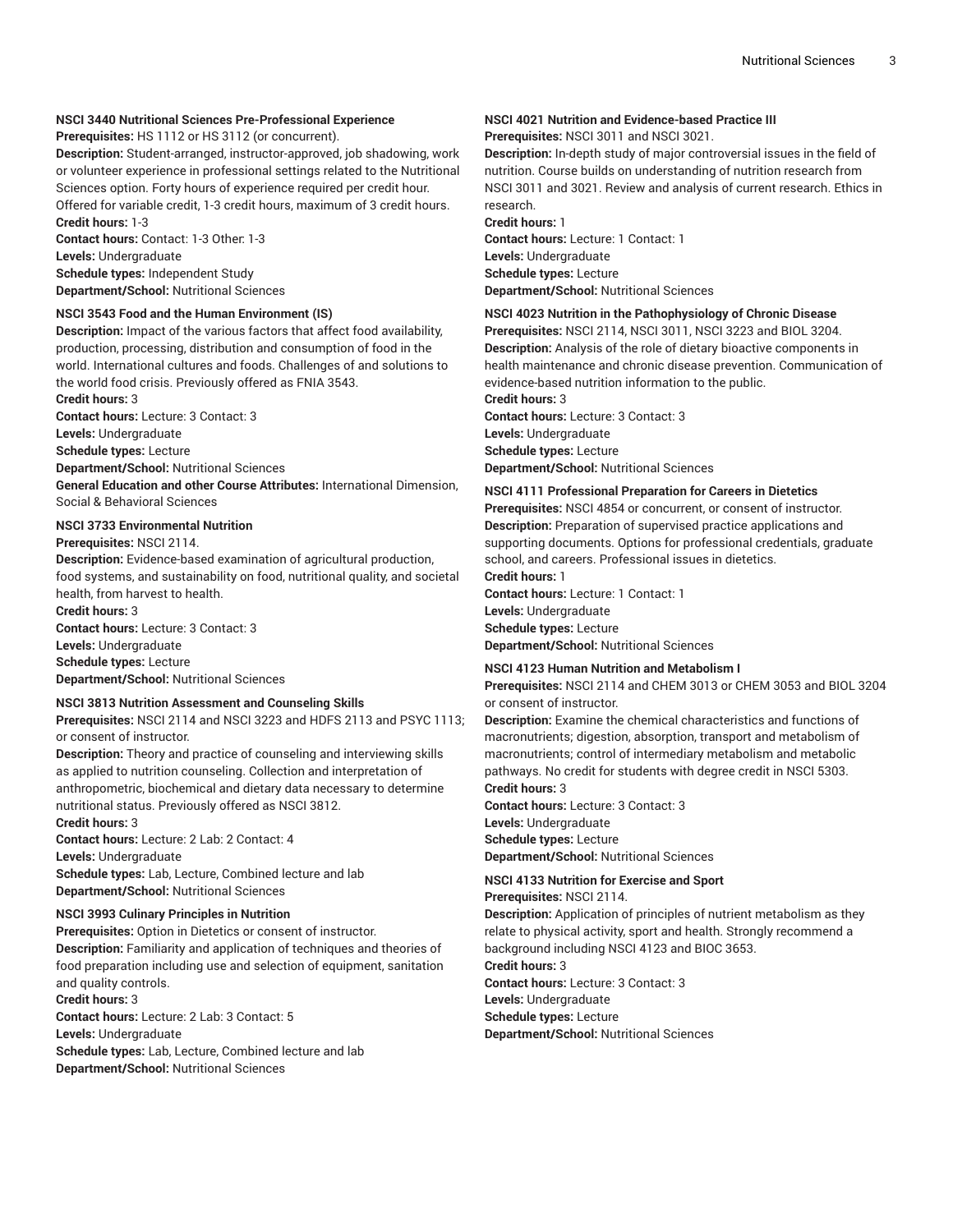#### **NSCI 4143 Human Nutrition and Metabolism II**

**Prerequisites:** NSCI 4123 or consent of instructor.

**Description:** Chemical characteristics, absorption, transport, functions, requirements and health implications of vitamins and minerals. Discussion of phytochemicals and supplements in relation to health maintenance and disease prevention. No credit for students with degree credit in NSCI 5353.

**Credit hours:** 3 **Contact hours:** Lecture: 3 Contact: 3

**Levels:** Undergraduate

**Schedule types:** Lecture **Department/School:** Nutritional Sciences

#### **NSCI 4331 Quantity Food Production Practicum**

**Prerequisites:** NSCI 2114; and NSCI 3993 or HTM 1113/HTM 1114. Restricted to NSCI majors.

**Description:** Observation and practice in real-life-quantity food production settings. Students will need immunizations, TB tests, and background checks completed before the semester of enrollment in the course. **Credit hours:** 1

**Contact hours:** Lab: 3 Contact: 3

**Levels:** Undergraduate

**Schedule types:** Lab

**Department/School:** Nutritional Sciences

#### **NSCI 4373 Principles of Nutrition Education and Behavior Change**

**Prerequisites:** NSCI 2114 and NSCI 3021 and NSCI 3223 or consent of instructor.

**Description:** Analysis of various methods, strategies, theories, resources and evaluation methods for nutrition education. Principles of behavior change and effective nutrition counseling. Overview of public health nutrition programs. Previously offered as FNIA 4373. **Credit hours:** 3

**Contact hours:** Lecture: 3 Contact: 3 **Levels:** Undergraduate **Schedule types:** Lecture **Department/School:** Nutritional Sciences

#### **NSCI 4573 Management in Dietetics**

**Prerequisites:** ACCT 2103 or ACCT 2003; and NSCI 3993 or HTM 1113 or HTM 1114.

**Description:** Management practices in the field of dietetics including program, clinical and food systems management. **Credit hours:** 3

**Contact hours:** Lecture: 3 Contact: 3

**Levels:** Undergraduate

**Schedule types:** Lecture

**Department/School:** Nutritional Sciences

**Additional Fees:** Nutritional Sci Consummable fee of \$20 applies.

#### **NSCI 4632 Community Nutrition I**

**Prerequisites:** NSCI 2114 and NSCI 3223; or consent of instructor. **Description:** Application of nutrition epidemiological, environmental and program assessment practices in community nutrition settings. Field work required. **Credit hours:** 2

**Contact hours:** Lecture: 2 Contact: 2 **Levels:** Undergraduate **Schedule types:** Lecture **Department/School:** Nutritional Sciences

#### **NSCI 4633 Community Nutrition II**

**Prerequisites:** NSCI 2114 and NSCI 3223 and NSCI 4632; or consent of instructor.

**Description:** Application of nutrition, education, communication and evaluation principles to planning and implementing community nutrition programs and services. Field work required.

**Credit hours:** 3

**Contact hours:** Lecture: 3 Contact: 3 **Levels:** Undergraduate **Schedule types:** Lecture **Department/School:** Nutritional Sciences

#### **NSCI 4643 Capstone for Nutritional Sciences**

**Prerequisites:** Senior standing in NSCI or consent of instructor. **Description:** Integration of the body of knowledge in nutritional sciences. Examination of the research basis for defining and solving critical issues. Oral and written reports.

**Credit hours:** 3 **Contact hours:** Lecture: 3 Contact: 3 **Levels:** Undergraduate **Schedule types:** Lecture **Department/School:** Nutritional Sciences

**NSCI 4850 Special Unit Studies in Nutritional Sciences**

**Description:** Special units of study in nutritional sciences. Offered for variable credit, 1-3 credit hours, maximum of 6 credit hours.

**Credit hours:** 1-3 **Contact hours:** Contact: 1-3 Other: 1-3 **Levels:** Undergraduate **Schedule types:** Independent Study **Department/School:** Nutritional Sciences

#### **NSCI 4854 Medical Nutrition Therapy I**

**Prerequisites:** NSCI 3223 and NSCI 3813 and NSCI 4123 or concurrent enrollment.

**Description:** Physiological and metabolic bases for dietary modifications in disease states. Previously offered as NSCI 4853.

**Credit hours:** 4 **Contact hours:** Lecture: 4 Contact: 4 **Levels:** Undergraduate **Schedule types:** Lecture

**Department/School:** Nutritional Sciences

**NSCI 4864 Medical Nutrition Therapy II**

**Prerequisites:** NSCI 4854. **Description:** A continuation of NSCI 4854, Medical Nutrition Therapy I. Previously offered as NSCI 4863 and NSCI 4852. **Credit hours:** 4 **Contact hours:** Lecture: 4 Contact: 4 **Levels:** Undergraduate **Schedule types:** Lecture **Department/School:** Nutritional Sciences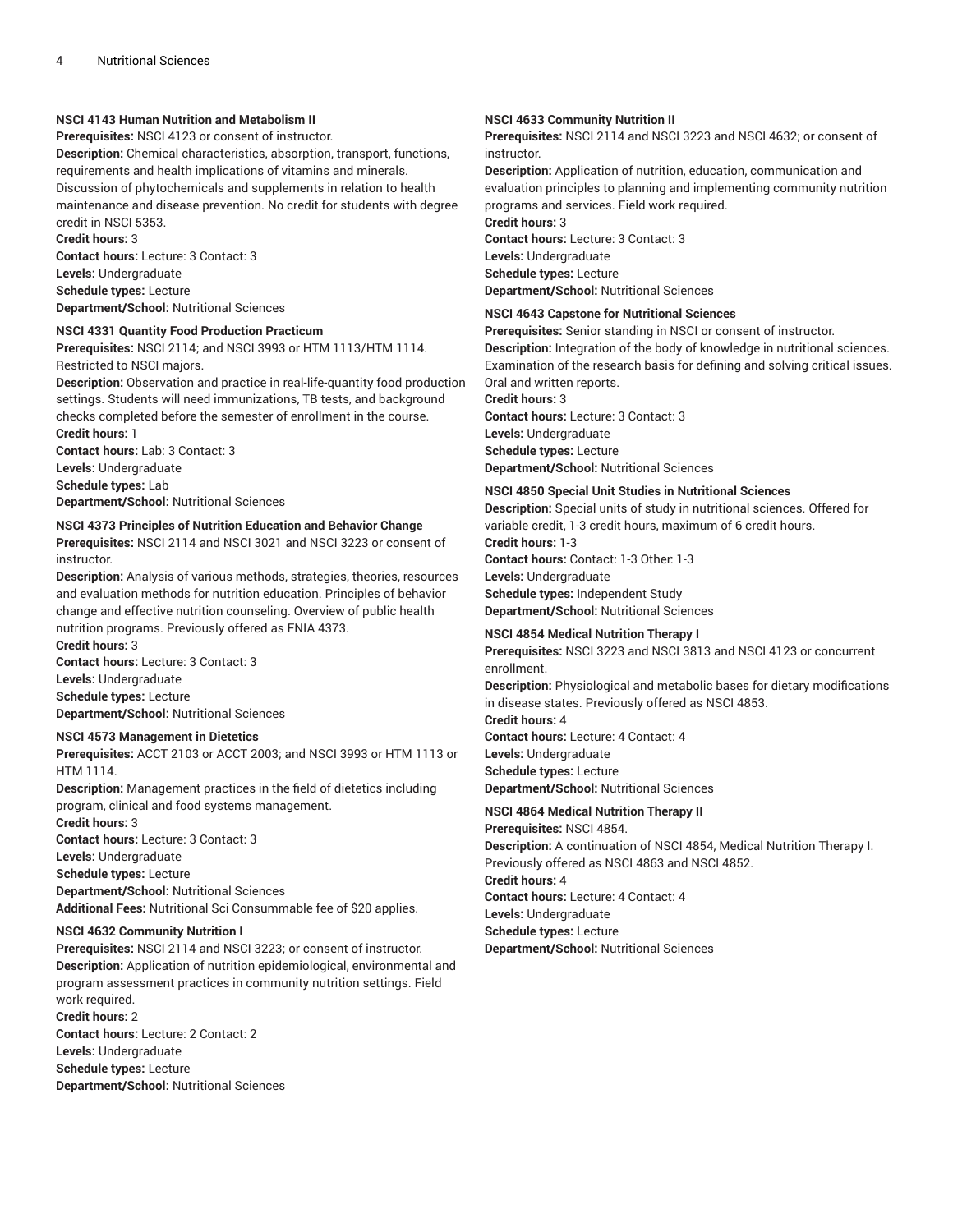#### **NSCI 4900 Honors Creative Component**

**Prerequisites:** College of Human Sciences Honors Program participation, senior standing.

**Description:** Guided creative component for students completing requirements for College Honors in College of Human Sciences. Thesis, creative project or report under the direction of a faculty member in the major area, with second faculty reader and oral exam. Offered for variable credit, 1-3 credit hours, maximum of 3 credit hours.

**Credit hours:** 1-3

**Contact hours:** Contact: 1-3 Other: 1-3

**Levels:** Undergraduate

**Schedule types:** Independent Study **Department/School:** Nutritional Sciences **General Education and other Course Attributes:** Honors Credit

#### **NSCI 4913 Nutritional Epidemiology**

**Prerequisites:** Junior/Senior standing, STAT 2013 and HLTH 3723 and NSCI 2114, or consent of instructor.

**Description:** Assessing the impact of nutrition and physical activity on health outcomes from an epidemiological perspective. Attention will be given to understanding the spectrum of study designs, including their benefits and drawbacks, used to examine this relationship.

**Credit hours:** 3 **Contact hours:** Lecture: 3 Contact: 3 **Levels:** Undergraduate **Schedule types:** Lecture

**Department/School:** Nutritional Sciences

#### **NSCI 5000 Master's Thesis**

**Prerequisites:** Consent of adviser. **Description:** Individual research and thesis that will fulfill the requirements for the master's degree. Offered for variable credit, 1-6 credit hours, maximum of 6 credit hours. **Credit hours:** 1-6 **Contact hours:** Contact: 1-6 Other: 1-6 **Levels:** Graduate **Schedule types:** Independent Study **Department/School:** Nutritional Sciences

#### **NSCI 5003 Diabetes Medical Nutrition Therapy**

**Prerequisites:** Admission to MS in Dietetics.

**Description:** An in-depth study of diabetes management with emphasis in nutrition care. Topics will include diabetes pathophysiology, clinical care guidelines, basic pharmacology, clinical nutrition education and counseling strategies, and nutrition care planning. Web-based instruction. **Credit hours:** 3

**Contact hours:** Lecture: 3 Contact: 3 **Levels:** Graduate **Schedule types:** Lecture **Department/School:** Nutritional Sciences

#### **NSCI 5011 Special Topics in Nutritional Sciences**

**Prerequisites:** NSCI graduate standing. **Description:** Orientation to graduate study and research in nutritional sciences.

**Credit hours:** 1

**Contact hours:** Lecture: 1 Contact: 1 **Levels:** Graduate **Schedule types:** Lecture **Department/School:** Nutritional Sciences

#### **NSCI 5012 Public Policy Development in Food, Nutrition and Related Programs**

**Description:** Rationale underlying governmental programs in food and nutrition and human sciences and assessment of the effectiveness of the programs.

**Credit hours:** 2 **Contact hours:** Lecture: 2 Contact: 2 **Levels:** Graduate **Schedule types:** Lecture **Department/School:** Nutritional Sciences

**NSCI 5013 Financial Management and Cost Controls in Dietetics**

**Prerequisites:** Admission to Great Plains IDEA online MS in Dietetics or consent of instructor.

**Description:** An overview of accounting, cost controls, and financial management in food service. Special emphasis placed on understanding the topics and applying them to the theoretical and/or practical research for food service systems. Web-based instruction.

**Credit hours:** 3 **Contact hours:** Lecture: 3 Contact: 3 **Levels:** Graduate

**Schedule types:** Lecture **Department/School:** Nutritional Sciences

#### **NSCI 5023 Advanced Nutrition in the Pathophysiology of Chronic Disease Prerequisites:** NSCI 2114, NSCI 3011, NSCI 3223 and BIOL 3204.

**Description:** In-depth study of the pathophysiology of chronic diseases and the role of dietary bioactive components in health maintenance and disease prevention.

**Credit hours:** 3 **Contact hours:** Lecture: 3 Contact: 3 **Levels:** Graduate **Schedule types:** Lecture

**Department/School:** Nutritional Sciences

#### **NSCI 5033 Macronutrients in Human Nutrition**

**Prerequisites:** Biochemistry and advanced human nutrition/metabolism, or consent of instructor.

**Description:** Characteristics, biological roles, digestion, absorption, transport and metabolism of the macronutrients. Previously offered as NSCI 6023.

**Credit hours:** 3 **Contact hours:** Lecture: 3 Contact: 3 **Levels:** Graduate **Schedule types:** Lecture **Department/School:** Nutritional Sciences

#### **NSCI 5043 Micronutrients in Human Nutrition**

**Prerequisites:** NSCI 5033 or consent of instructor. **Description:** In-depth study of vitamins and minerals and their interrelationships in metabolism. Previously offered as NSCI 6123. **Credit hours:** 3 **Contact hours:** Lecture: 3 Contact: 3 **Levels:** Graduate **Schedule types:** Lecture **Department/School:** Nutritional Sciences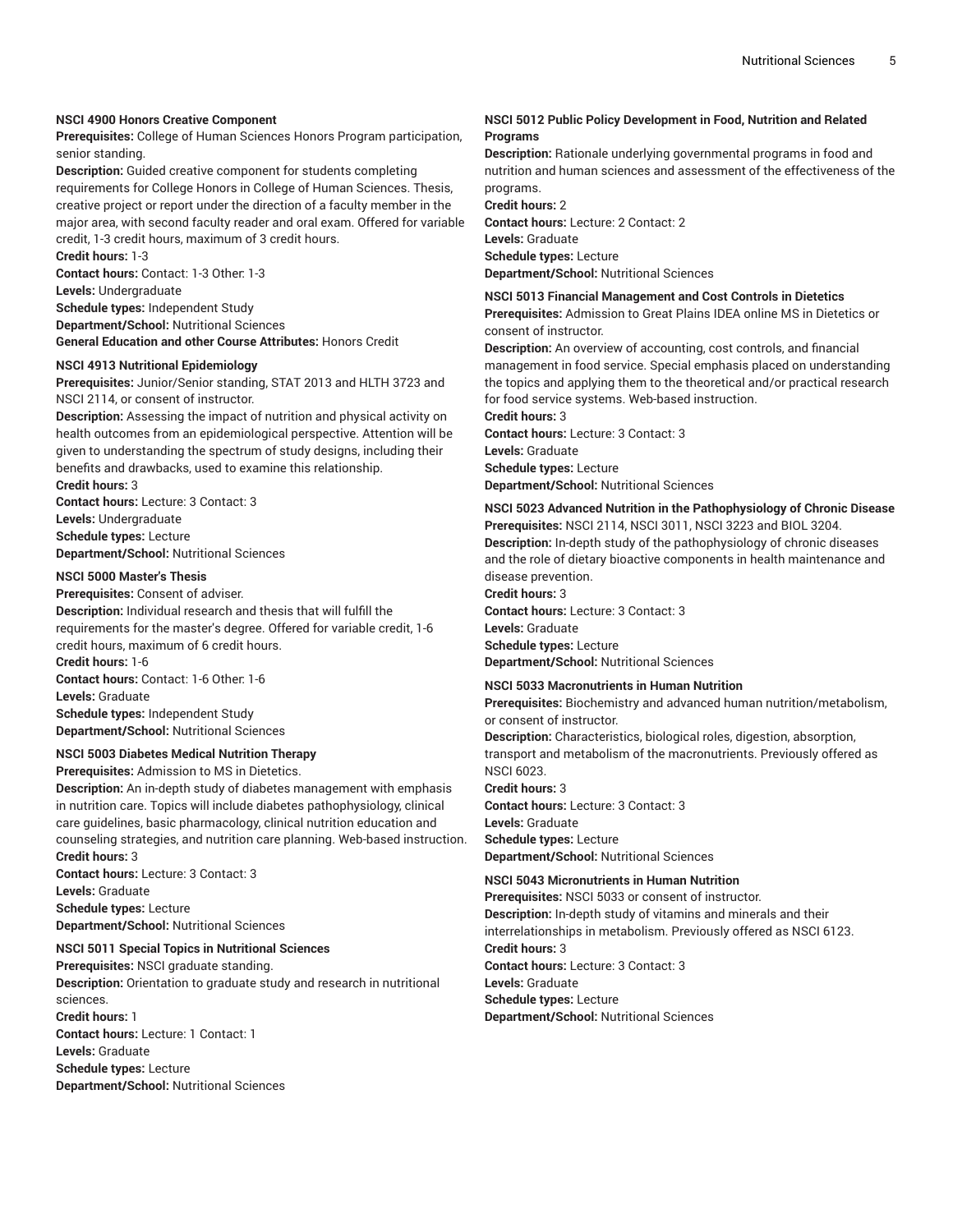#### **NSCI 5053 Functional Foods for Chronic Disease Prevention**

**Prerequisites:** Admission to Great Plains IDEA MS in Dietetics or consent of instructor.

**Description:** Integrate and evaluate the regulatory principles, food science, nutrient science and nutritional metabolism for the development of functional foods, nutraceuticals, and dietary supplements for chronic disease prevention. Web-based instruction.

**Credit hours:** 3 **Contact hours:** Lecture: 3 Contact: 3 **Levels:** Graduate **Schedule types:** Lecture

**Department/School:** Nutritional Sciences

#### **NSCI 5063 Food Culture**

**Prerequisites:** Admission to MS in Dietetics.

**Description:** Survey of topics that affect how we perceive food in the modern world. Students examine food as a badge of cultural identity, a focus of media scrutiny and promotion, a symbol of religion, and a driver of technology.

**Credit hours:** 3 **Contact hours:** Lecture: 3 Contact: 3 **Levels:** Graduate **Schedule types:** Lecture **Department/School:** Nutritional Sciences

#### **NSCI 5073 Nutrition Therapy for Eating Disorders**

**Prerequisites:** Admission to Great Plans IDEA MS in Dietetics. Medical Nutrition Therapy or consent of instructor.

**Description:** Study of eating disorders management and nutrition care. Topics will include eating disorders medical complications, clinical care guidelines, basic pharmacology, clinical nutrition education, nutrition care planning, psychology of eating disorders, team collaboration, and therapeutic modalities for nutrition counseling. Web-based instruction. **Credit hours:** 3

**Contact hours:** Lecture: 3 Contact: 3 **Levels:** Graduate **Schedule types:** Lecture **Department/School:** Nutritional Sciences

#### **NSCI 5103 Grant Writing for the Professional**

**Prerequisites:** Admission to the Great Plains IDEA online MS in Dietetics or consent of instructor.

**Description:** Grant proposal preparation experience including written critique of proposals and budget planning. Designed for the working professional. Web-based instruction. **Credit hours:** 3

**Contact hours:** Lecture: 3 Contact: 3 **Levels:** Graduate **Schedule types:** Lecture **Department/School:** Nutritional Sciences

#### **NSCI 5123 Research Methods in Nutritional Sciences**

**Prerequisites:** STAT 5013 or REMS 5953. **Description:** Basic components of the research process and application of research methods to nutritional sciences. **Credit hours:** 3 **Contact hours:** Lecture: 3 Contact: 3 **Levels:** Graduate **Schedule types:** Lecture **Department/School:** Nutritional Sciences

#### **NSCI 5133 Advanced Nutrition for Exercise and Sport**

**Prerequisites:** Intro nutrition and biochemistry or consent of instructor. **Description:** Advanced study of nutrition and metabolism relating to physical activity, sports and health.

**Credit hours:** 3

**Contact hours:** Lecture: 3 Contact: 3 **Levels:** Graduate **Schedule types:** Lecture

**Department/School:** Nutritional Sciences

#### **NSCI 5203 Nutrition in Wellness**

**Prerequisites:** Admission to the Great Plains IDEA online MS in Dietetics or consent of instructor.

**Description:** Wellness promotion through nutrition. Nutritional risk and protective factors will be examined as they relate to public health and individual nutrition. Web-based instruction.

**Credit hours:** 3

**Contact hours:** Lecture: 3 Contact: 3 **Levels:** Graduate **Schedule types:** Lecture **Department/School:** Nutritional Sciences

#### **NSCI 5210 Contemporary Issues in Food Service**

**Prerequisites:** Admission to the Great Plains IDEA online MS in Dietetics program or consent of instructor.

**Description:** Contemporary issues in food service in dietetics; formulation of innovative solutions and processes to enhance effectiveness in the work place. Previously offered as NSCI 5211. Offered for variable credit, 3-9 credit hours, maximum of 9 credit hours.

**Credit hours:** 3-9 **Contact hours:** Contact: 3-9 Other: 3-9 **Levels:** Graduate **Schedule types:** Independent Study

**Department/School:** Nutritional Sciences

#### **NSCI 5213 Entrepreneurship in Food Service and Dietetics**

**Prerequisites:** Admission to Great Plains IDEA online MS in Dietetics. **Description:** An overview of entrepreneurship, characteristics of entrepreneurs and small business development within the context of food service and dietetics. Web-based instruction.

**Credit hours:** 3 **Contact hours:** Lecture: 3 Contact: 3 **Levels:** Graduate **Schedule types:** Lecture **Department/School:** Nutritional Sciences

#### **NSCI 5223 Advanced Nutrition Across the Life Span**

**Prerequisites:** Admission to the Great Plains IDEA online MS in Dietetics. **Description:** Examination of the influence of normal physiological stresses on nutritional needs throughout the life span. Web-based instruction.

**Credit hours:** 3

**Contact hours:** Lecture: 3 Contact: 3 **Levels:** Graduate **Schedule types:** Lecture **Department/School:** Nutritional Sciences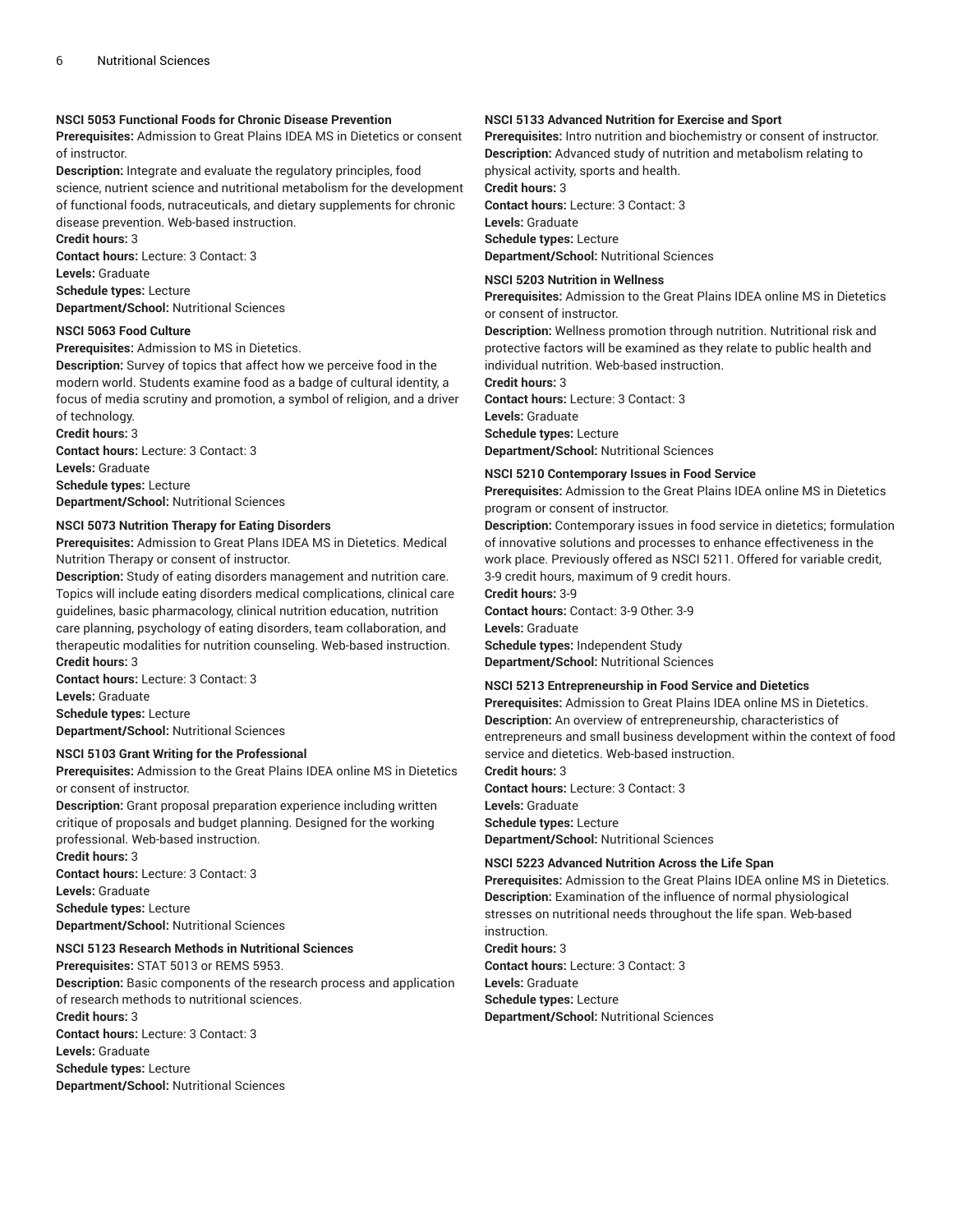#### **NSCI 5240 Contemporary Issues in Nutrition**

**Prerequisites:** Enrolled in Great Plains IDEA online MS in Dietetics. **Description:** Contemporary issues in nutrition. Web-based instruction. Offered for variable credit, 3-9 credit hours, maximum of 9 credit hours. **Credit hours:** 3-9

**Contact hours:** Contact: 3-9 Other: 3-9 **Levels:** Graduate **Schedule types:** Independent Study

**Department/School:** Nutritional Sciences

#### **NSCI 5303 Human Nutrition and Metabolism I**

**Prerequisites:** Introductory nutrition, organic chemistry, physiology or consent of instructor.

**Description:** Examine the chemical characteristics and functions of macronutrients; digestion, absorption, transport and metabolism of macronutrients; control of intermediary metabolism and metabolic pathways. No credit for students with degree credit in NSCI 4123. **Credit hours:** 3

**Contact hours:** Lecture: 3 Contact: 3

**Levels:** Graduate

**Schedule types:** Lecture

**Department/School:** Nutritional Sciences

#### **NSCI 5313 Dietary and Herbal Supplements**

**Prerequisites:** Introductory nutrition and human physiology; or consent of instructor.

**Description:** Explore the safety and efficacy of botanical/herbal and dietary supplements in health applications including dietary supplementation in the prevention and treatment of chronic disease. **Credit hours:** 3

**Contact hours:** Lecture: 3 Contact: 3 **Levels:** Graduate **Schedule types:** Lecture **Department/School:** Nutritional Sciences

#### **NSCI 5323 Nutrition and Physical Activity in Aging**

**Description:** Basic physiological changes during aging and their impact in health and disease. Successful aging with emphasis on physical activity and nutrition. Practical application to community settings. Web-based instruction.

**Credit hours:** 3

**Contact hours:** Lecture: 3 Contact: 3 **Levels:** Graduate **Schedule types:** Lecture **Department/School:** Nutritional Sciences

#### **NSCI 5353 Human Nutrition and Metabolism II**

**Prerequisites:** Introductory nutrition, organic chemistry, biochemistry and physiology.

**Description:** Chemical characteristics, absorption, transport, functions, requirements and health implications of vitamins and minerals. Discussion of phytochemicals and supplements in relation to health maintenance and disease prevention. No credit for students with degree credit in NSCI 4143. **Credit hours:** 3

**Contact hours:** Lecture: 3 Contact: 3 **Levels:** Graduate

**Schedule types:** Lecture

**Department/School:** Nutritional Sciences

#### **NSCI 5363 Maternal and Child Nutrition**

**Prerequisites:** NSCI 2114 or equivalent.

**Description:** Nutritional needs and dietary concerns during pregnancy, lactation, infancy and childhood through puberty. Discussion of implications for nutrition intervention, family education and policy. **Credit hours:** 3

**Contact hours:** Lecture: 3 Contact: 3 **Levels:** Graduate **Schedule types:** Lecture **Department/School:** Nutritional Sciences

#### **NSCI 5373 Childhood Nutrition**

**Prerequisites:** Admission to MS in Dietetics.

**Description:** The physiological, biochemical, and nutritional aspects of disease processes relevant to infants and children up to 18 years of age. Discussion of medical nutrition therapy for a variety of medical conditions found in this population including inborn errors of metabolism, food hypersensitivity, obesity, and diseases of the major organ systems. **Credit hours:** 3

**Contact hours:** Lecture: 3 Contact: 3 **Levels:** Graduate **Schedule types:** Lecture **Department/School:** Nutritional Sciences

#### **NSCI 5393 Nutrition and Aging**

**Prerequisites:** NSCI 2114 or equivalent.

**Description:** Nutritional needs, and dietary concerns of the elderly. Implications for food and nutrition programs, policies, research and education.

**Credit hours:** 3 **Contact hours:** Lecture: 3 Contact: 3 **Levels:** Graduate **Schedule types:** Lecture

**Department/School:** Nutritional Sciences

#### **NSCI 5412 Dietetic Internship Management Practicum**

**Prerequisites:** Acceptance as a dietetic intern.

**Description:** Supervised learning experiences in approved food service management for the achievement of performance requirements for entry level dietitians. Graded on a pass-fail basis. Previously offered as NSCI 5440.

**Credit hours:** 2 **Contact hours:** Contact: 2 Other: 2 **Levels:** Graduate **Schedule types:** Independent Study **Department/School:** Nutritional Sciences

#### **NSCI 5422 Dietetic Internship Clinical Practicum**

**Prerequisites:** Acceptance as a dietetic intern.

**Description:** Supervised learning experiences in approved clinical for the achievement of performance requirements for entry level dietitians. Graded on a pass-fail basis.

**Credit hours:** 2 **Contact hours:** Contact: 2 Other: 2 **Levels:** Graduate

**Schedule types:** Independent Study **Department/School:** Nutritional Sciences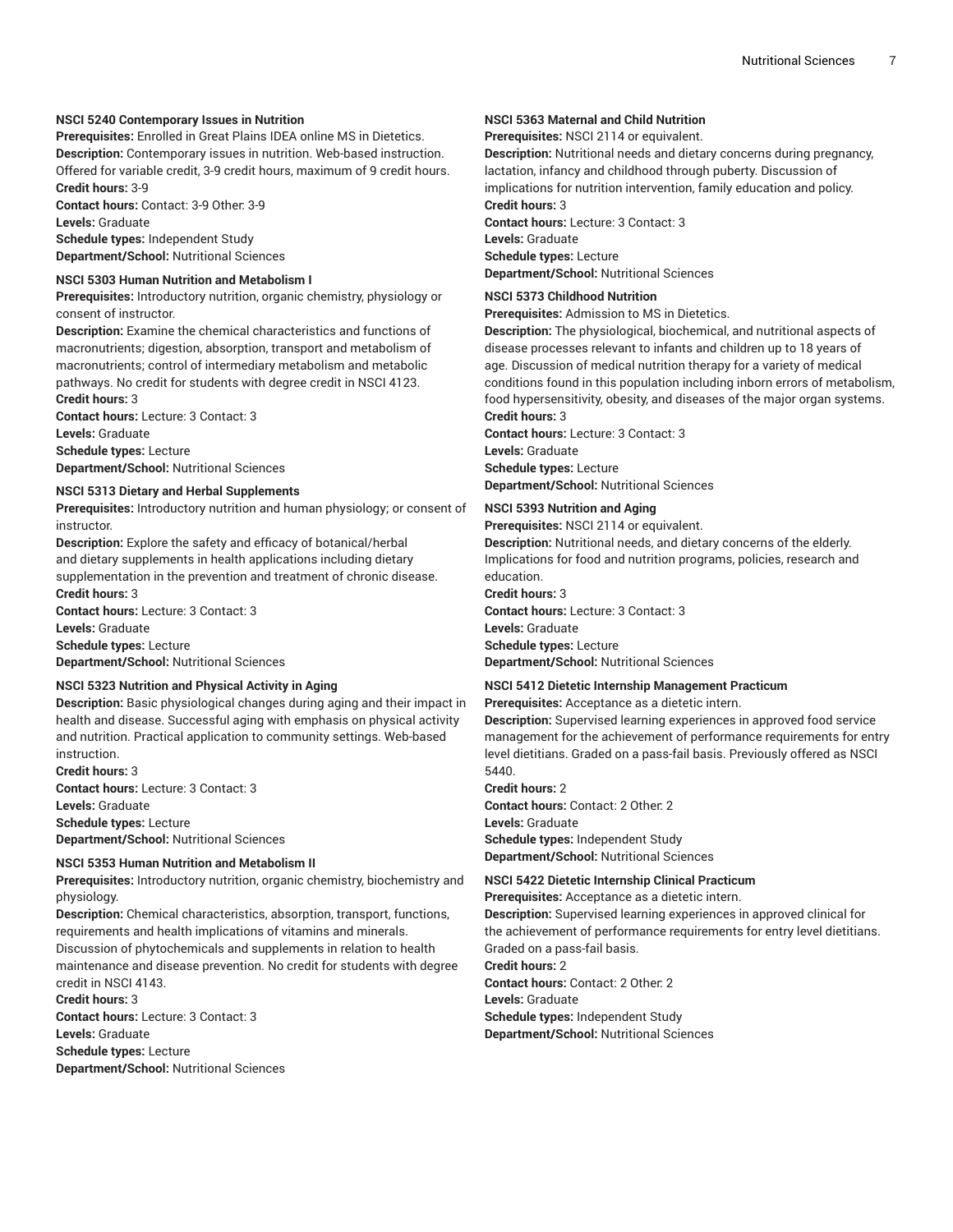#### **NSCI 5432 Dietetic Internship Community Nutrition Practicum**

**Prerequisites:** Acceptance as a dietetic intern.

**Description:** Supervised learning experiences in approved community nutrition settings for the achievement of performance requirements for entry level dietitians. Graded on a pass-fail basis.

**Credit hours:** 2 **Contact hours:** Contact: 2 Other: 2 **Levels:** Graduate **Schedule types:** Independent Study **Department/School:** Nutritional Sciences

#### **NSCI 5443 Nutrigenomics and Nutrigenetics**

**Prerequisites:** Consent of Instructor.

**Description:** Fundamental concepts of the ways in which nutrients regulate gene expression (nutrigenomics) and how an individual's genotype influences their nutrient requirements (nutrigenetics). Includes a focus on the role of lipids in nutritional genomics. **Credit hours:** 3

**Contact hours:** Lecture: 3 Contact: 3 **Levels:** Graduate

**Schedule types:** Lecture

**Department/School:** Nutritional Sciences

#### **NSCI 5453 Nutrition and Health Disparities**

**Prerequisites:** Lifespan nutrition; or Consent of Instructor. **Description:** Examination of nutrition and health disparities in the U.S. Identification of sociocultural determinants of health and their influence on nutrition and health outcomes. Exploration of interdisciplinary strategies to reduce nutrition and health disparities.

**Credit hours:** 3 **Contact hours:** Lecture: 3 Contact: 3 **Levels:** Graduate **Schedule types:** Lecture

**Department/School:** Nutritional Sciences

#### **NSCI 5473 Pediatric Clinical Nutrition**

**Prerequisites:** Admission to Great Plains IDEA MS in Dietetics or consent of instructor.

**Description:** Examination of the physiological, biochemical and nutritional aspects of disease processes relevant to infants and children up to 18 years of age. Medical nutrition therapy for a variety of medical conditions found in this population including inborn errors of metabolism, food hypersensitivity, obesity and diseases of the major organ systems. Webbased instruction.

**Credit hours:** 3

**Contact hours:** Lecture: 3 Contact: 3 **Levels:** Graduate **Schedule types:** Lecture **Department/School:** Nutritional Sciences

#### **NSCI 5513 Public Health Nutrition**

**Prerequisites:** Admission to Great Plains IDEA MS in Dietetics or consent of Instructor.

**Description:** Information and activities related to public health nutrition with focus on how nutrition research, policies and programs impact populations. Web-based instruction. **Credit hours:** 3

**Contact hours:** Lecture: 3 Contact: 3

**Levels:** Graduate

**Schedule types:** Lecture

**Department/School:** Nutritional Sciences

#### **NSCI 5543 Obesity Prevention Across the Lifespan**

**Prerequisites:** Introductory and lifespan nutrition; or consent of instructor.

**Description:** Obesity in the population from childhood to the adult age groups. Examination of the impact of obese conditions on disease development throughout the life span. Critical analysis of prevention efforts and interventions used in the behavioral and clinical management of overweight and obese individuals in community and clinical settings. **Credit hours:** 3

**Contact hours:** Lecture: 3 Contact: 3 **Levels:** Graduate **Schedule types:** Lecture **Department/School:** Nutritional Sciences

#### **NSCI 5553 Global Nutrition and Food Security**

**Description:** Advanced study of the magnitude, causes, and nature of hunger and under-nutrition in low income countries; emphasis on programs, policies and planning directed toward alleviating hunger and malnutrition.

**Credit hours:** 3 **Contact hours:** Lecture: 3 Contact: 3

**Levels:** Graduate **Schedule types:** Lecture **Department/School:** Nutritional Sciences

#### **NSCI 5563 Nutritional Assessment**

**Prerequisites:** Lifespan nutrition, human nutrition & metabolism, or equivalent.

**Description:** Dietary, physical, and biochemical assessment techniques and their application to patient or client nutritional status assessment in health care systems. **Credit hours:** 3

**Contact hours:** Lecture: 3 Contact: 3 **Levels:** Graduate **Schedule types:** Lecture **Department/School:** Nutritional Sciences

#### **NSCI 5603 Statistical Methods in Dietetics**

**Prerequisites:** Admission to MS in Dietetics.

**Description:** The elementary tools that are commonly used in making statistical decisions in the field of dietetics. Understanding of data and the methods used to analyze such data particularly as it pertains to the dietetics profession. Web-based instruction.

**Credit hours:** 3

**Contact hours:** Lecture: 3 Contact: 3 **Levels:** Graduate **Schedule types:** Lecture **Department/School:** Nutritional Sciences

#### **NSCI 5613 Advanced Nutrition Education and Counseling**

**Prerequisites:** Consent of instructor.

**Description:** Analysis of various learning and behavior change theories and application in nutrition education.

**Credit hours:** 3

**Contact hours:** Lecture: 3 Contact: 3 **Levels:** Graduate **Schedule types:** Lecture **Department/School:** Nutritional Sciences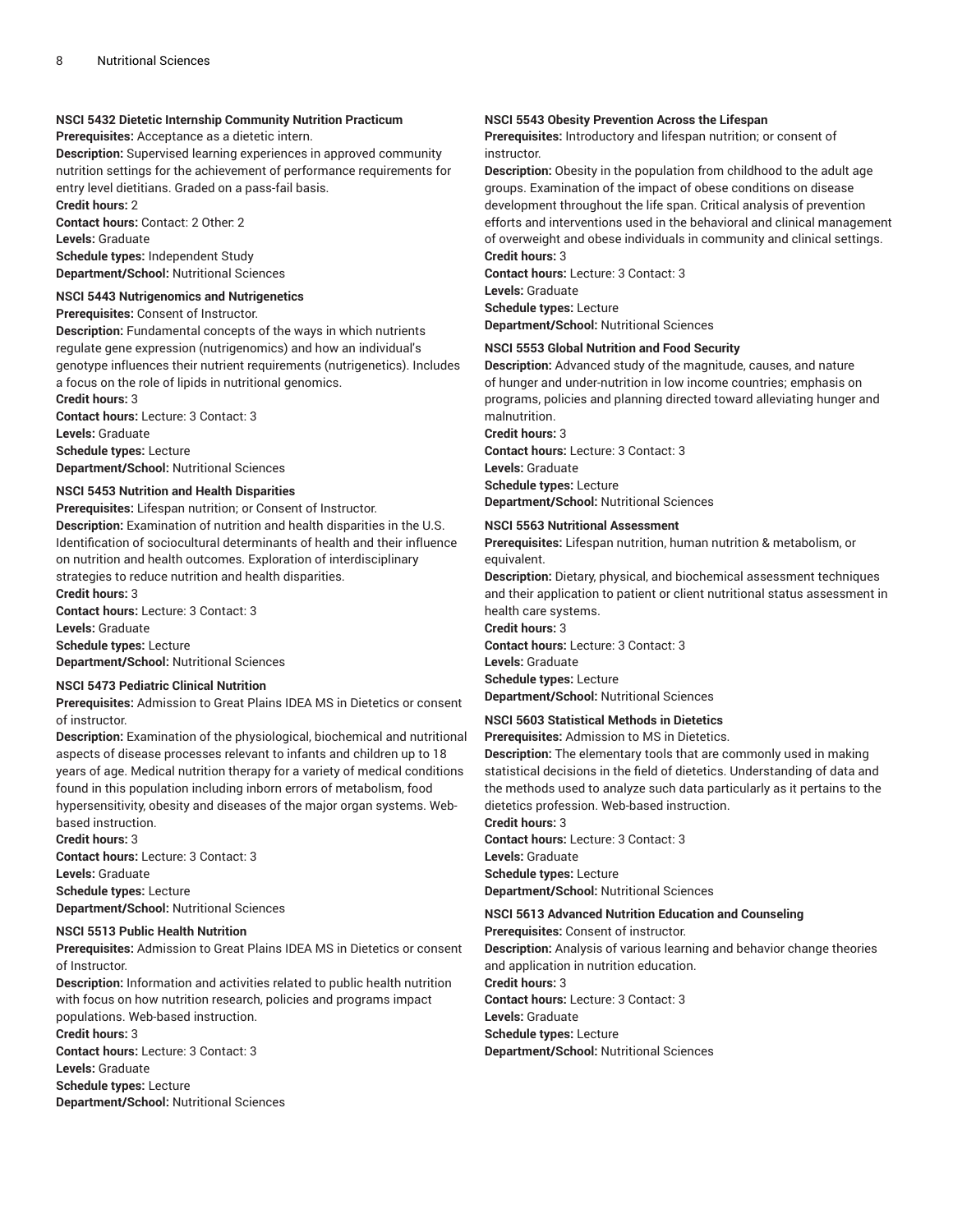#### **NSCI 5643 Advanced Medical Nutrition Therapy**

**Prerequisites:** Admission to dietetic internship or consent of instructor. **Description:** Physiological and metabolic bases for nutritional support in disease.

**Credit hours:** 3 **Contact hours:** Lecture: 2 Lab: 3 Contact: 5 **Levels:** Graduate

**Schedule types:** Lab, Lecture, Combined lecture and lab **Department/School:** Nutritional Sciences

#### **NSCI 5673 Human Resources**

**Prerequisites:** Admission to Great Plains IDEA online MS in Dietetics or consent of instructor.

**Description:** Future role, focus, practices and governance of human resources in health care.

**Credit hours:** 3 **Contact hours:** Lecture: 3 Contact: 3 **Levels:** Graduate **Schedule types:** Lecture **Department/School:** Nutritional Sciences

#### **NSCI 5683 Fundamentals of Leadership in Dietetics**

**Prerequisites:** Admission to Great Plains IDEA online MS in Dietetics or consent of instructor.

**Description:** Study of the key issues in the theory, research, and application of leadership within the context of dietetics practice. Includes defining leadership, understanding situational characteristics that facilitate/hinder effective leadership, understanding effective/ dysfunctional leadership, and gaining greater insight into one's own leadership style and functioning. Web-based instruction.

**Credit hours:** 3 **Contact hours:** Lecture: 3 Contact: 3 **Levels:** Graduate

**Schedule types:** Lecture **Department/School:** Nutritional Sciences

#### **NSCI 5713 Advanced Community Nutrition**

**Prerequisites:** NSCI 2114, NSCI 3223 and NSCI 4733 or equivalent or consent of instructor.

**Description:** Current issues in community nutrition with emphasis on program development and evaluation of community nutrition programs. Analysis of the impact of economic, political, legislative and cultural diversity factors in the field of community nutrition.

**Credit hours:** 3 **Contact hours:** Lecture: 3 Contact: 3 **Levels:** Graduate

**Schedule types:** Lecture

**Department/School:** Nutritional Sciences

#### **NSCI 5743 Advanced Laboratory Techniques in Nutritional Sciences**

**Prerequisites:** A course in biochemistry and a course in statistics. **Description:** An integrated lecture and laboratory course examining the basic theories and techniques used in experimental nutritional sciences. Application of a range of biochemical and molecular biological techniques as they are currently applied to modern biomedical research. **Credit hours:** 3

**Contact hours:** Lecture: 2 Lab: 2 Contact: 4

**Levels:** Graduate

**Schedule types:** Lab, Lecture, Combined lecture and lab **Department/School:** Nutritional Sciences

#### **NSCI 5753 Health Care Administration**

**Prerequisites:** Admission to MS in Dietetics.

**Description:** Overview of U.S. and international health care systems. Administrative roles of health care professionals and how they affect patient health and health care delivery in various settings. **Credit hours:** 3 **Contact hours:** Lecture: 3 Contact: 3 **Levels:** Graduate **Schedule types:** Lecture

**Department/School:** Nutritional Sciences

#### **NSCI 5843 Non-thesis Graduate Capstone**

**Prerequisites:** Final semester and consent of instructor.

**Description:** A guided course with a research paper and presentation that is the final requirement for graduate students in NSCI's Master of Science degree, non-thesis plan. Not recommended for students interested in pursuing a PhD. Graded on a pass-fail basis. Previously offered as NSCI 5840.

**Credit hours:** 3

**Contact hours:** Contact: 3 Other: 3 **Levels:** Graduate **Schedule types:** Independent Study **Department/School:** Nutritional Sciences

#### **NSCI 5870 Problems in Nutritional Science**

**Description:** Analysis of emerging problems and trends in nutritional sciences. Offered for variable credit, 1-4 credit hours, maximum of 6 credit hours.

**Credit hours:** 1-4 **Contact hours:** Contact: 1-4 Other: 1-4 **Levels:** Graduate **Schedule types:** Independent Study **Department/School:** Nutritional Sciences

#### **NSCI 5913 Nutritional Epidemiology**

**Prerequisites:** HLTH 5323 or MPH 5323 or admission to NSCI graduate program, and Introductory Nutrition and Statistics, or consent of instructor.

**Description:** Assessing the impact of nutrition and physical activity on health outcomes from an epidemiological perspective. Attention will be given to understanding the spectrum of study designs, including their benefits and drawbacks, used to examine this relationship.

#### **Credit hours:** 3

**Contact hours:** Lecture: 3 Contact: 3 **Levels:** Graduate **Schedule types:** Lecture **Department/School:** Nutritional Sciences

#### **NSCI 5960 Master's Seminar in Nutritional Sciences**

**Prerequisites:** NSCI graduate students.

**Description:** Individual and group seminars on current issues and research in nutritional sciences. Previously offered as NSCI 5961. Offered for fixed credit, 1 credit hour, maximum of 2 credit hours.

**Credit hours:** 1 **Contact hours:** Contact: 1 Other: 1

**Levels:** Graduate

**Schedule types:** Discussion

**Department/School:** Nutritional Sciences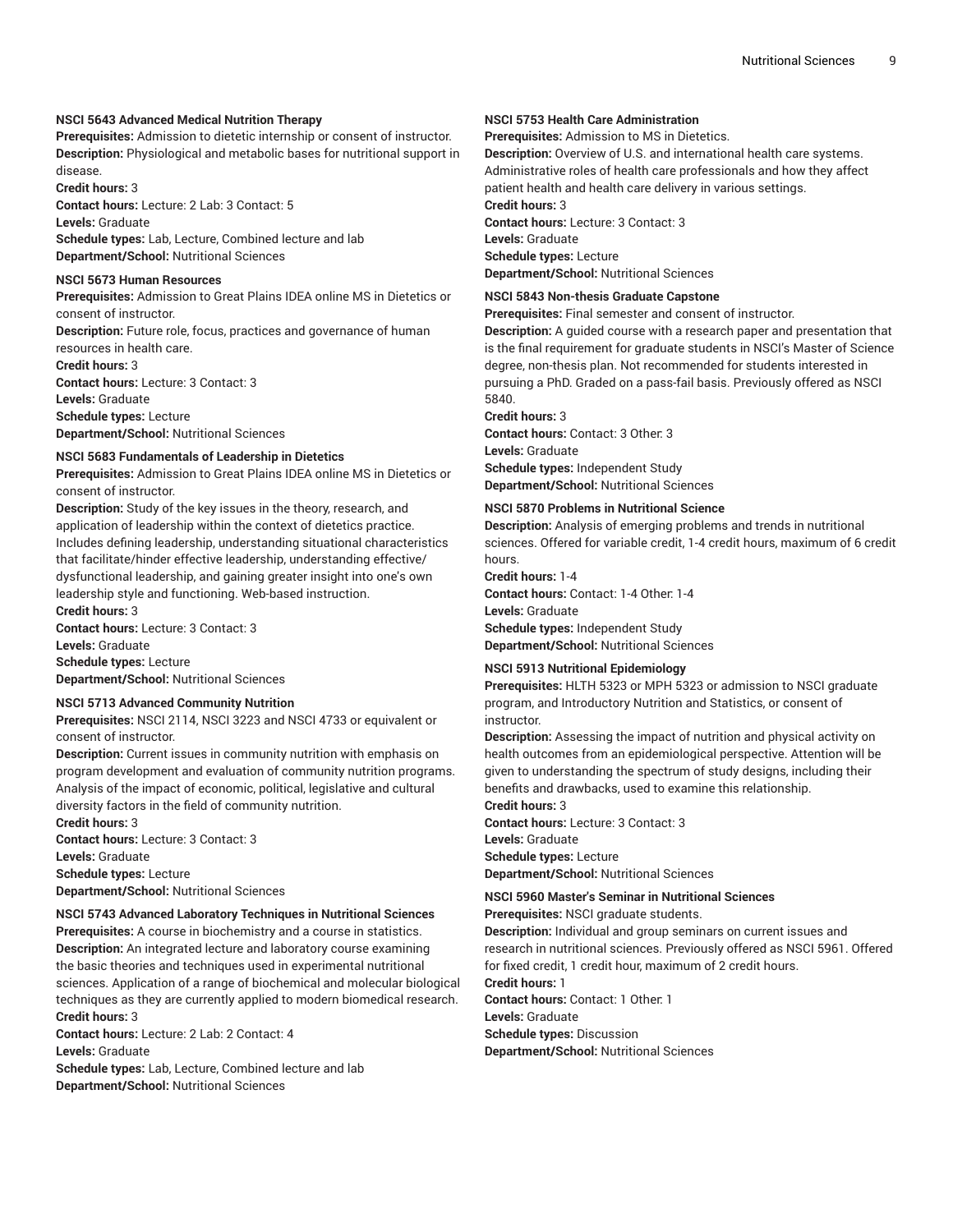#### **NSCI 5963 Environmental Scanning and Analysis**

**Prerequisites:** Admission to Great Plains IDEA online MS in Dietetics or consent of instructor.

**Description:** Discussion of changes in the economic, social, ethical, political, legal, technological, and ecological environments in which dietitians practice. Implications of these changes for education, practice and research within the field with particular emphasis on the healthcare industry. Web-based instruction.

**Credit hours:** 3 **Contact hours:** Lecture: 3 Contact: 3 **Levels:** Graduate **Schedule types:** Lecture

**Department/School:** Nutritional Sciences

#### **NSCI 6000 Doctoral Dissertation**

**Prerequisites:** Consent of major professor. **Description:** Offered for variable credit, 1-12 credit hours, maximum of 45 credit hours.

**Credit hours:** 1-12 **Contact hours:** Contact: 1-12 Other: 1-12 **Levels:** Graduate **Schedule types:** Independent Study **Department/School:** Nutritional Sciences

#### **NSCI 6022 Advanced Energy Metabolism**

**Prerequisites:** NSCI 5033 and NSCI 5043

**Description:** Critical discussion and directed study of current literature and concepts in the nutritional control of gene expression and regulation of energy homeostasis from the cellular to organismal level. **Credit hours:** 2

**Contact hours:** Lecture: 2 Contact: 2 **Levels:** Graduate **Schedule types:** Lecture

**Department/School:** Nutritional Sciences

#### **NSCI 6033 Phytochemicals**

**Prerequisites:** Advanced human nutrition/metabolism or consent of instructor.

**Description:** Identification of basic structural, functional and metabolic properties of phytochemicals (substances in plants that have been linked to reducing chronic disease). Special attention placed on health benefits and chronic disease risk reduction.

**Credit hours:** 3

**Contact hours:** Lecture: 3 Contact: 3 **Levels:** Graduate **Schedule types:** Lecture **Department/School:** Nutritional Sciences

#### **NSCI 6223 Nutrition in Immunology**

**Prerequisites:** NSCI 5043 or consent of instructor.

**Description:** Principles and issues related to nutrition and immunology. Impact of nutrients and nutritional status on integrity of the immune system.

**Credit hours:** 3

**Contact hours:** Lecture: 3 Contact: 3

**Levels:** Graduate

**Schedule types:** Lecture

**Department/School:** Nutritional Sciences

#### **NSCI 6243 Nutrition and Cancer**

**Description:** Examination of basic cancer biology and methodology used to study nutrition and cancer relationships. The role of nutrition in specific cancers, cancer prevention and cancer treatment will be explored.

**Credit hours:** 3 **Contact hours:** Lecture: 3 Contact: 3 **Levels:** Graduate **Schedule types:** Lecture **Department/School:** Nutritional Sciences

#### **NSCI 6451 Advanced Grant Writing in Nutritional Sciences**

**Prerequisites:** Admission to the PhD in NSCI and NSCI 5123 or equivalent, or consent of instructor. **Description:** Grant writing, identifying external funding and managing grants for nutritional sciences research projects. **Credit hours:** 1 **Contact hours:** Lecture: 1 Contact: 1 **Levels:** Graduate **Schedule types:** Lecture **Department/School:** Nutritional Sciences

#### **NSCI 6643 Clinical Aspects of Nutrition Support**

**Prerequisites:** Medical nutrition therapy; or consent of instructor. **Description:** Specialized nutrition assessment and support. Review of energy expenditure and substrate utilization in specific disease states. Current methods for the initiation and management of enteral and parenteral nutrition therapy including access, metabolic and mechanical complications. Evaluation of nutrition support methodology in selected disease states.

#### **Credit hours:** 3

**Contact hours:** Lecture: 3 Contact: 3 **Levels:** Graduate **Schedule types:** Lecture **Department/School:** Nutritional Sciences

#### **NSCI 6870 Independent Study in Nutritional Sciences**

**Description:** In-depth analysis of research issues in nutritional sciences. Offered for variable credit, 1-3 credit hours, maximum of 6 credit hours. **Credit hours:** 1-3

**Contact hours:** Contact: 1-3 Other: 1-3 **Levels:** Graduate **Schedule types:** Independent Study **Department/School:** Nutritional Sciences

#### **NSCI 6960 Seminar: Emerging Topics in Nutrition**

**Description:** Critical evaluation of research in nutritional sciences. Individual and group seminars on selected topics. Previously offered as NSCI 6961. Offered for fixed credit, 1 credit hour, maximum of 4 credit hours.

**Credit hours:** 1 **Contact hours:** Contact: 1 Other: 1 **Levels:** Graduate **Schedule types:** Discussion **Department/School:** Nutritional Sciences

### **Undergraduate Programs**

- [Nutritional Sciences: Allied Health, BS](http://catalog.okstate.edu/education-human-sciences/nutritional-sciences/allied-health-bshs/) ([http://catalog.okstate.edu/](http://catalog.okstate.edu/education-human-sciences/nutritional-sciences/allied-health-bshs/) [education-human-sciences/nutritional-sciences/allied-health-bshs/\)](http://catalog.okstate.edu/education-human-sciences/nutritional-sciences/allied-health-bshs/)
- [Nutritional Sciences: Dietetics, BS](http://catalog.okstate.edu/education-human-sciences/nutritional-sciences/dietetics-bshs/) ([http://catalog.okstate.edu/](http://catalog.okstate.edu/education-human-sciences/nutritional-sciences/dietetics-bshs/) [education-human-sciences/nutritional-sciences/dietetics-bshs/\)](http://catalog.okstate.edu/education-human-sciences/nutritional-sciences/dietetics-bshs/)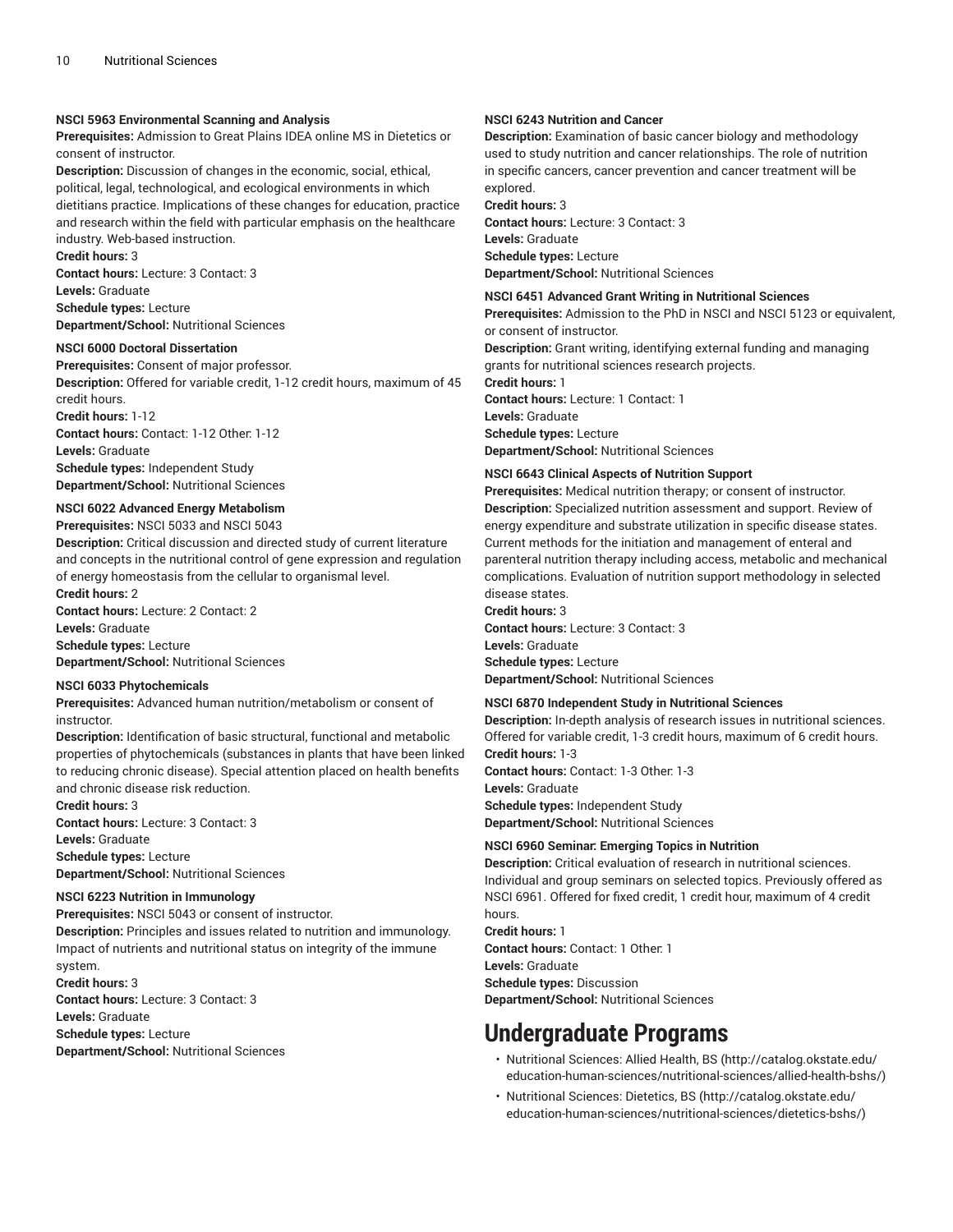- Nutritional Sciences: Human [Nutrition/Pre-Medical](http://catalog.okstate.edu/education-human-sciences/nutritional-sciences/human-nutrition-pre-medical-sciences-bshs/) Sciences, BS ([http://catalog.okstate.edu/education-human-sciences/nutritional](http://catalog.okstate.edu/education-human-sciences/nutritional-sciences/human-nutrition-pre-medical-sciences-bshs/)[sciences/human-nutrition-pre-medical-sciences-bshs/\)](http://catalog.okstate.edu/education-human-sciences/nutritional-sciences/human-nutrition-pre-medical-sciences-bshs/)
- [Nutritional Sciences: Public Health Nutrition, BS](http://catalog.okstate.edu/education-human-sciences/nutritional-sciences/public-health-nutrition-bshs/) ([http://](http://catalog.okstate.edu/education-human-sciences/nutritional-sciences/public-health-nutrition-bshs/) [catalog.okstate.edu/education-human-sciences/nutritional-sciences/](http://catalog.okstate.edu/education-human-sciences/nutritional-sciences/public-health-nutrition-bshs/) [public-health-nutrition-bshs/](http://catalog.okstate.edu/education-human-sciences/nutritional-sciences/public-health-nutrition-bshs/))

### **Graduate Programs**

The Department of Nutritional Sciences (NSCI) offers graduate study leading to a Graduate Certificate in Dietetics, Master of Science degree in Nutritional Sciences and a Doctor of Philosophy degree in Nutritional Sciences. Graduate study in NSCI emphasizes the conduct and application of research to the field of human nutrition. Graduate students work with an advisor and advisory committee to develop flexible, yet rigorous programs of study and research that meet the degree requirements and each student's professional goals within an area of specialization in the field.

## **The Graduate Certificate in Dietetics**

The Graduate Certificate in Dietetics builds competencies in the area of Dietetics and provides a path for eligibility to sit for the Registered Dietitian Nutritionist credential examination. The Graduate Certificate in Dietetics is designed for students who are concurrently enrolled in a Master of Public Health (MPH) or related graduate program. Applicants must have completed an Accreditation Council for Nutrition and Dietetics (ACEND) accredited Didactic Program in Dietetics and have a verification statement. The Plan of Study (POS) includes 18 credit hours, including the dietetic internship practicum courses. The practicum courses fulfill the supervised practice requirements of ACEND.

### **The Master of Science Degree**

The MS degree program is designed to develop research skills, stimulate independent thought and critical thinking, and provide up-to-date knowledge in a variety of areas of human nutrition. Admission to the MS graduate program is selective and is based on a variety of factors including the student's grade-point average (overall and science GPA), letters of recommendation and goal statement; Graduate Record Examination (GRE) scores are optional. The prerequisite for the MS program is a BS in nutritional sciences. Students with a BS degree in a subject area other than nutrition are required to have a minimum of 30 credit hours of undergraduate/graduate coursework related to nutritional sciences, including at least one course in biochemistry, one course in physiology and one upper-level nutrition course prior to full admission. Applicants who do not meet these requirements may be considered for conditional acceptance and required to take prerequisite courses and/or demonstrate academic ability.

Students in the MS NSCI program may select from two options: Dietetics Research or Nutrition. Both options include a thesis and non-thesis plan. The Dietetics Research option is designed for students who aim to earn a M.S. degree and complete the accredited Dietetic Internship program. It requires a minimum of 36 credit hours. Students applying for this option must have completed an ACEND accredited Didactic Program in Dietetics and have a verification statement. The Nutrition option is designed for students who aim to enhance their career with a graduate degree or to prepare for a doctoral program. The thesis plan requires a minimum of 30-credit hours; the non-thesis plan requires a minimum of 34 credit hours. In both options, thesis research is conducted within the advisor's area of interest and is approved by an advisory committee. The nonthesis MS degree plan requires three credit hours of NSCI 5843 Non-

thesis Graduate Capstone including a written research paper and an oral presentation. The student's plan of study and research is determined in consultation with his/her advisor and advisory committee.

An online Master of Science degree in Nutritional Sciences with an option in Dietetics is also offered to Registered Dietitians (RD) or individuals who are RD eligible. OSU offers this degree program as a member of the Great Plains Interactive Distance Education Alliance (Great Plains IDEA) which provides the opportunity for Registered Dietitians to study with faculty from eight universities in the Alliance via Internet-based courses. The MS in Dietetics requires completion of 36 credit hours, including nine core credits, six OSU Nutritional Sciences Core credits, 18 elective credits and NSCI 5843 Non-thesis Graduate Capstone. A faculty advisor and the graduate committee from the Nutritional Sciences department must approve a student's program of study. More detailed information can be found at: [gpidea.okstate.edu](http://gpidea.okstate.edu) ([http://gpidea.okstate.edu\)](http://gpidea.okstate.edu).

## **The Doctor of Philosophy Degree**

The PhD degree is awarded in Nutritional Sciences. Two programs are available: a 60-hour program for MS graduates and an 80-hour program for BS graduates. The focus of the program is to prepare individuals for careers in a variety of areas including higher education, industry, healthcare and governmental programs. Admission to the program is competitive and applicants are expected to provide evidence of exceptional academic ability and preparation, a statement of goals and letters of recommendation. Grade-point average in previous undergraduate, professional school and graduate coursework are considered in the evaluation of the applicant; Graduate Record Examination (GRE) scores are optional. If a thesis was not required as a component of the applicant's MS program, the student's advisory committee reserves the right to determine if a thesis or thesis-equivalent project must be completed.

Students accepted into the 60-credit hour PhD option must have completed 30 hours of graduate coursework in nutrition or an area of specialization such as biochemistry, biology, dietetics, public health, exercise science, food science, hospitality/restaurant management, or other major field related to the desired area of study. A master's degree is highly preferred but not required. If a thesis was not completed as a part of the graduate coursework, the student's advisory committee reserves the right to determine if a thesis or thesis-equivalent project must be completed. Students with a degree or graduate coursework in a subject area other than nutrition may be considered for provisionary admission with courses completed in the first year of admission to assure a basic nutrition foundation and earning a 3.0 or higher GPA. The graduate faculty committee will determine which courses must be completed within the first year of admission; the courses will be indicated in the applicant's admission letter.

Students accepted into the 80-credit hour PhD option must hold a Bachelor of Science (B.S.) in nutrition or an area of specialization such as biochemistry, biology, dietetics, public health, exercise science, food science, hospitality/restaurant management, or other major field related to the desired area of study. Students with a degree in a subject area other than nutrition may be considered for provisionary admission with completion of courses in the first year of admission to assure a basic nutrition foundation and the student earns a 3.0 or higher GPA. The graduate faculty committee will determine which courses must be completed within the first year of admission and will be indicated in the applicant's admission letter.